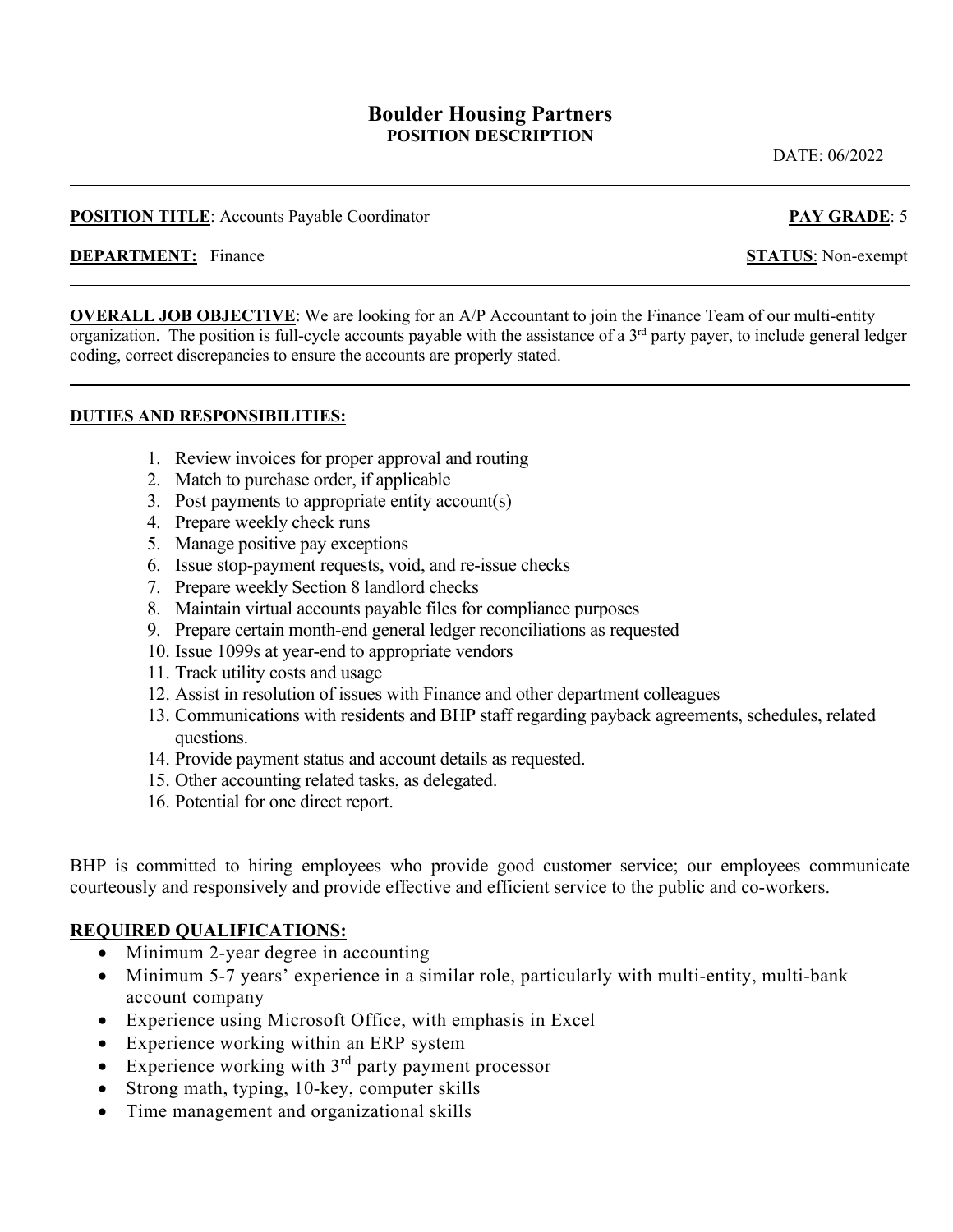- Knowledge of and use of good customer service skills
- Ability to work independently and to assume responsibility for completion of complex workload without close supervision
- Ability to multitask and switch easily between tasks without feeling overwhelmed
- Acceptable background information, including criminal history and credit check and ability to be bonded

## **DESIRED QUALIFICATIONS:**

- Experience with procurement processes
- Experience with Yardi software and P2P is a plus

## **COMPETENCIES:**

- Analytical/critical thinking abilities
- Ability to thrive processing high volume transactions
- Attention to detail, while also seeing the bigger picture
- High level of accuracy, efficiency, and accountability
- Multi-tasker
- Driven to improve processes
- Takes initiative and ownership
- Asks thoughtful questions
- Excellent communication, research, problem-solving and time management skills
- Ability to build relationships within Finance and across departments
- Strong work ethic

# **CHAIN OF SUPERVISION**:

(1) TITLE OF IMMEDIATE SUPERVISOR: Controller

(2) TITLE(S) OF POSITIONS OVER WHICH THIS POSITION HAS DIRECT SUPERVISION: None

## **MACHINES AND EQUIPMENT USED IN WORK INCLUDE BUT ARE NOT LIMITED TO THE FOLLOWING**:

Personal computer, telephone, photocopy machine, facsimile machine, and calculator.

# **WORKING CONDITIONS:**

Physical Demands: This position works in an office setting. In the office it is primarily sedentary physical work requiring the ability to lift a maximum of 20 pounds; occasional lifting, carrying, walking, and standing; frequent hand/eye coordination to operate personal computer and office equipment; vision for reading, recording, and interpreting information; speech communication and hearing to maintain communication with employees and residents.

Work Environment: Works in a clean, comfortable environment in the office.

Equipment Used: Frequently uses standard office equipment including personal computers, calculators, printers,